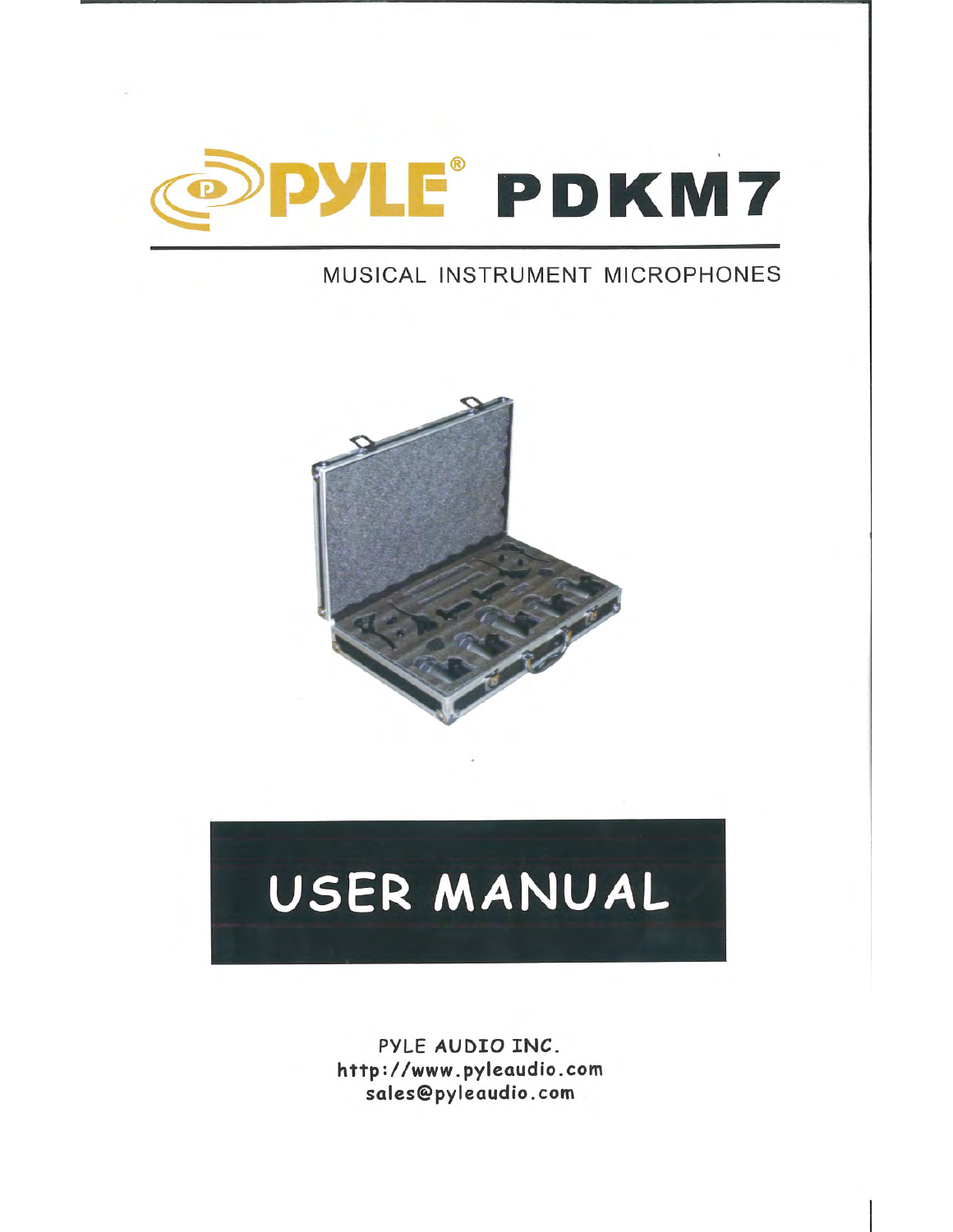### MUSICAL INSTRUMENT MICROPHONES

#### FEATURES :

Pyle PDKM7 drum microphone set series is designed for musical **instruments,such as: Percussion,Jazz drums,etc.**  This profyessional assembly for drum sets enables different types of instruments' sound to be transmitted by a suitable type of mic.

PDKM7-A: designed for Bass drums and low frequency musical instruments due to its exceptional frequency response; PDKM7-B: ideal forTom- Toms and Snare drums; PDKM7-C: excellent in reproducing the sounds of cymbals, pianos, etc.

All the drum microphones are designed with the standard thread 3/8' or 5/8' ,to match all kinds of microphone stands and a standard XLR (F) connector to match all kinds of audio instruments. A convenient lightweight and durable carrying case filled with antycollision sponge protects the microphones from abuse.



#### PDKM7 including:

- IX PDKM7-A
- 4X PDKM7-B
- 2X PDKM7-C
- 2X Holders for Condenser mic.
- 4X Thread inserts 3/8 and 5/8 threads
- 4X 3/8 Threads
- 4X Clamp for Snare/Tom mic
- 2X Windscreen for condenser mic.



#### PYLE AUDIO INC.

Http://www.pyleaudio.com

#### SPECIFICATIONS:



Model no.: PDKM7-A Element: Moving Coil Dynamic Polar Pattern: Uni-directional Frequency Response: 50Hz-15kHz Sensitivity: -60dB±3dB(OdB=IV/Pa at 1kHz) Output Impedance:  $500\Omega \pm 30\%$  (at 1kHz



Model no.: PDKM7-B Element: Moving Coil Dynamic Polar Pattern: Uni-directional Frequency Response: 50Hz-14kHz Sensitivity: -52dB± 3dB(OdB=IV/Pa at 1kHz) Output Impedance:  $500\Omega \pm 30\%$  (at 1kHz



Model no.: PDKM7-C Element: Back Electret Condenser Polar Pattern: Uni-directional Frequency Response: 50Hz-18kHz Sensitivity: -45dB±3dB (OdB=IV/Pa at 1kHz) Output Impedance: 200 Q Max Input SPL: 130dB (at 1kHz  $\leq 1\%$  T.H.D) SIN Ratio: 70dB Power Supply: Phantom 48 *V*  Connector: Standard XLR **Accessories: Windscreen** 



PYLE AUDIO INC.

Http://www.pyleaudio.com